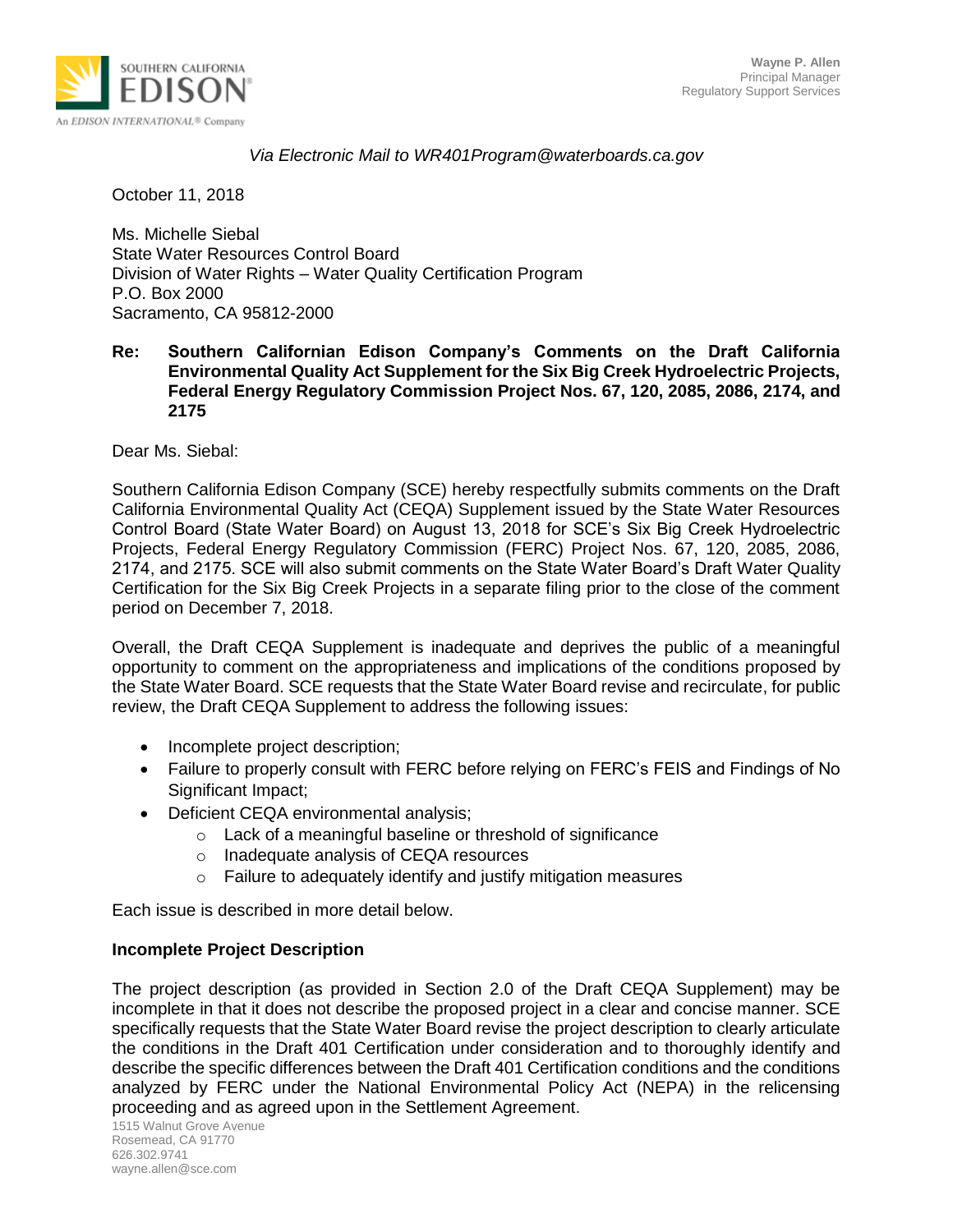CEQA Guidelines Section 15124 sets forth the precise requirements necessary for an adequate CEQA project description.<sup>1</sup> Even if a lead agency relies on already-prepared NEPA documents, those documents still must satisfy CEQA Guidelines, including the requirement that the project description is accurate and complete.<sup>2</sup> "An accurate and complete project description is necessary to fully evaluate the project's potential environmental effects."<sup>3</sup> As held in *County of Inyo v. City*  of Los Angeles<sup>4</sup> (and subsequently codified in Section 15124 of the CEQA Guidelines<sup>5</sup>) an accurate project description is "an essential element of an informative and legally sufficient EIR under CEQA" and the EIR must "describe the proposed project in a way that will be meaningful to the public, to the other reviewing agencies, and to the decision makers."<sup>6</sup>

As stated in the Draft CEQA Supplement:

"For the purpose of CEQA analysis, the Project being considered by the State Water Board is issuance of a 401 Certification for the re-licensing of the Six Big Creek Hydroelectric Projects, with appropriate conditions to ensure that the Six Big Creek Hydroelectric Projects are operated in a manner that is protective of water quality and beneficial uses of water (Project)."7

The CEQA Supplement goes on to define the Project as including the following: $8$ 

- SCE's Proposed Project as described in its applications to FERC (i.e., Section 5.2 of the Final Environmental Impact Statement (FEIS) for the Big Creek ALP<sup>9</sup>; Section VII of the Final Environmental Assessment (EA) for the Portal Project<sup>10</sup> and Section VII of the EA for the Vermilion Project<sup>11</sup>);
- U.S. Department of Agriculture, Forest Service (USDA-FS) 4(e) Conditions;
- FERC's Staff Alternatives;
- The terms of the Settlement Agreement; and
- Conditions of the Draft 401 Certification.

However, the Draft 401 Certification includes some conditions that are new or are modified from the conditions described not only in the Settlement Agreement, but also in SCE's Project, USFS

 $\overline{a}$ 

<sup>10</sup>FERC. 2006. Final Environmental Assessment (FEA) for the Portal Hydroelectric Project (FERC Project No. 2174). Issued April 27, 2006.

<sup>11</sup>FERC. 2004. Environmental Assessment (EA) for the Vermilion Valley Hydroelectric Project Issued May 4, 2004.

 $1$  Cal. Code Regs. tit. 14, § 15124.

<sup>2</sup> *See* Cal. Code Regs. tit. 14, § 15221(a)(2).

<sup>3</sup> *El Dorado Cty. Taxpayers for Quality Growth v. Cty. of El Dorado* (2004) 122 Cal. App. 4th 1591, 1597.

<sup>4</sup> *County of Inyo v. City of Los Angeles*, (1977) 71 Cal. App. 3d 185.

 $5$  Cal. Code Regs. tit. 14, § 15124.

<sup>6</sup> The Draft CEQA Supplement should meet all the requirements of an EIR because the NEPA document extensively referenced by State Water Board in its analysis is FERC's FEIS for the Big Creek Alternative Licensing Process (ALP) Projects.

<sup>7</sup> Draft CEQA Supplement, Section 2.0, page 4

<sup>8</sup> *Id.*

<sup>9</sup> FERC. 2009. Final Environmental Impact Statement (FEIS) for the Big Creek Projects, Mammoth Pool (FERC Project No. 2085); Big Creek Nos. 2A, 8 and Eastwood (FERC Project No. 67); Big Creek Nos. 1 and 2 (FERC Project No. 2175); and Big Creek No. 3 (FERC Project No. 120). Issued March 13, 2009.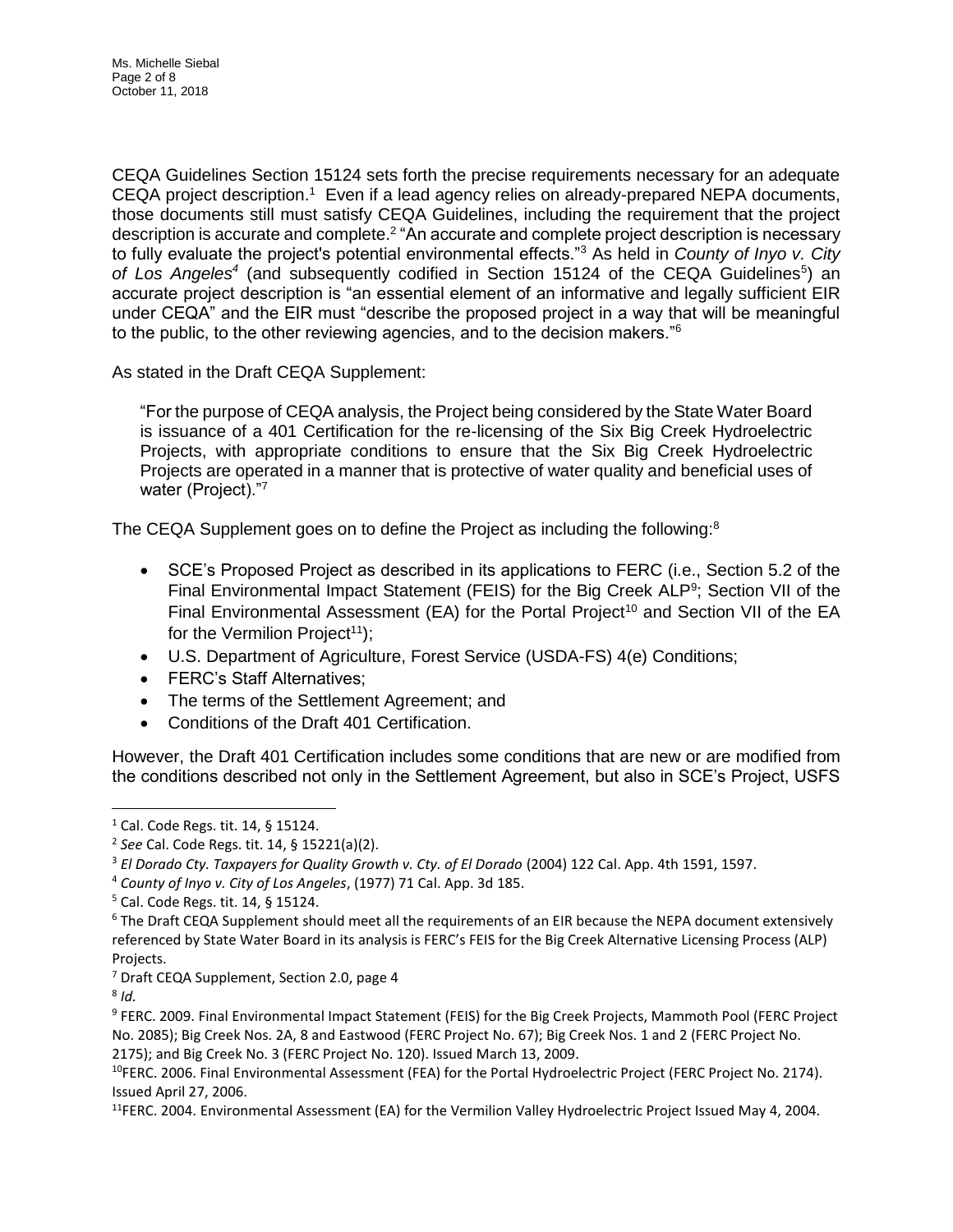4(e) conditions, and FERC's FEIS Staff Alternative. These new and modified conditions were not analyzed under NEPA.

The State Water Board does not clarify that these differences would considerably change operations and other factors used in subsequent analyses as compared to those analyzed under NEPA. Considering the complexity of the project and volume of the material incorporated by reference, it is unreasonable to assume that reviewers of the Draft CEQA Supplement can independently discern such differences, which is critical to understanding the project described in the Draft CEQA Supplement.

## **Failure to Properly Consult with FERC Before Relying on FERC's FEIS and Findings of No Significant Impact**

The CEQA Supplement does not adequately describe the necessary steps the State Water Board made with respect to fulfilling the federal agency consultation requirement required when planning to rely on a federal agency's FEIS or Finding of No Significant Impact (FONSI). CEQA Guidelines, Section 15223 provides that "[w]hen it plans to use an [F]EIS or finding of no significant impact or to prepare such a document jointly with a federal agency, the lead agency shall consult as soon as possible with the federal agency."<sup>12</sup> SCE asks that the State Water Board provide additional support in demonstrating compliance with this consultation requirement set forth under CEQA Guidelines, Section 15223.

Here, the CEQA Supplement indicates that there is little evidence that, in planning to rely on FERC's FEIS and FONSI statements, the State Water Board adequately consulted with FERC as required by Section 15223 of the CEQA Guidelines. With respect to the Big Creek ALP Projects FEIS, the CEQA Supplement notes that the "State Water Board staff provided guidance to the Commission on expanding the NEPA analysis to fulfill CEQA requirements. In response, the Commission modified the 2009 FEIS Appendix A<sup>"13</sup>, this "guidance" appears to have been done during a time when the State Water Board had not definitively planned to "use" the FEIS in lieu of an EIR<sup>14</sup>. Given that there is no suggestion that the State Water Board subsequently consulted with FERC once it did in fact plan to rely on FERC's FEIS for the Big Creek ALP Projects, this CEQA requirement may not have been fulfilled.

Evidence that the State Water Board consulted with FERC when planning to rely on FERC's Final Environmental Assessments/FONSIs with respect to the Vermilion Valley and Portal Projects is more tenuous. The CEQA Supplement contains no discussion as to what extent the State Water Board consulted with FERC in relying on these FONSIs.<sup>15</sup> And tellingly, neither the Environmental Assessments/FONSI for either the Vermilion Valley Project or Portal Project contains any discussion of its efforts to comply with CEQA.<sup>16</sup>

l

<sup>12</sup> Cal. Code Regs. tit. 14, § 15223; *see also* Cal. Pub. Res. Code § 21083.7, subd. (b)(a).

<sup>&</sup>lt;sup>13</sup> Draft CEQA Supplement, Section 1.0, page 3.

<sup>&</sup>lt;sup>14</sup> *Id.* at 1-8 ("In an effort to present information that may be useful should the Water Board decide to use this EIS for its CEQA purposes, we considered whether issuing new licenses for the Big Creek ALP Projects would have any growth-inducing effects, and determined that it would not.")

<sup>15</sup> *See generally* Draft CEQA Supplement

<sup>16</sup> *See generally* FERC. 2006. Final Environmental Assessment (FEA) for the Portal Hydroelectric Project (FERC Project No. 2174). Issued April 27, 2006; FERC. 2004. Environmental Assessment (EA) for the Vermilion Valley Hydroelectric Project Issued May 4, 2004.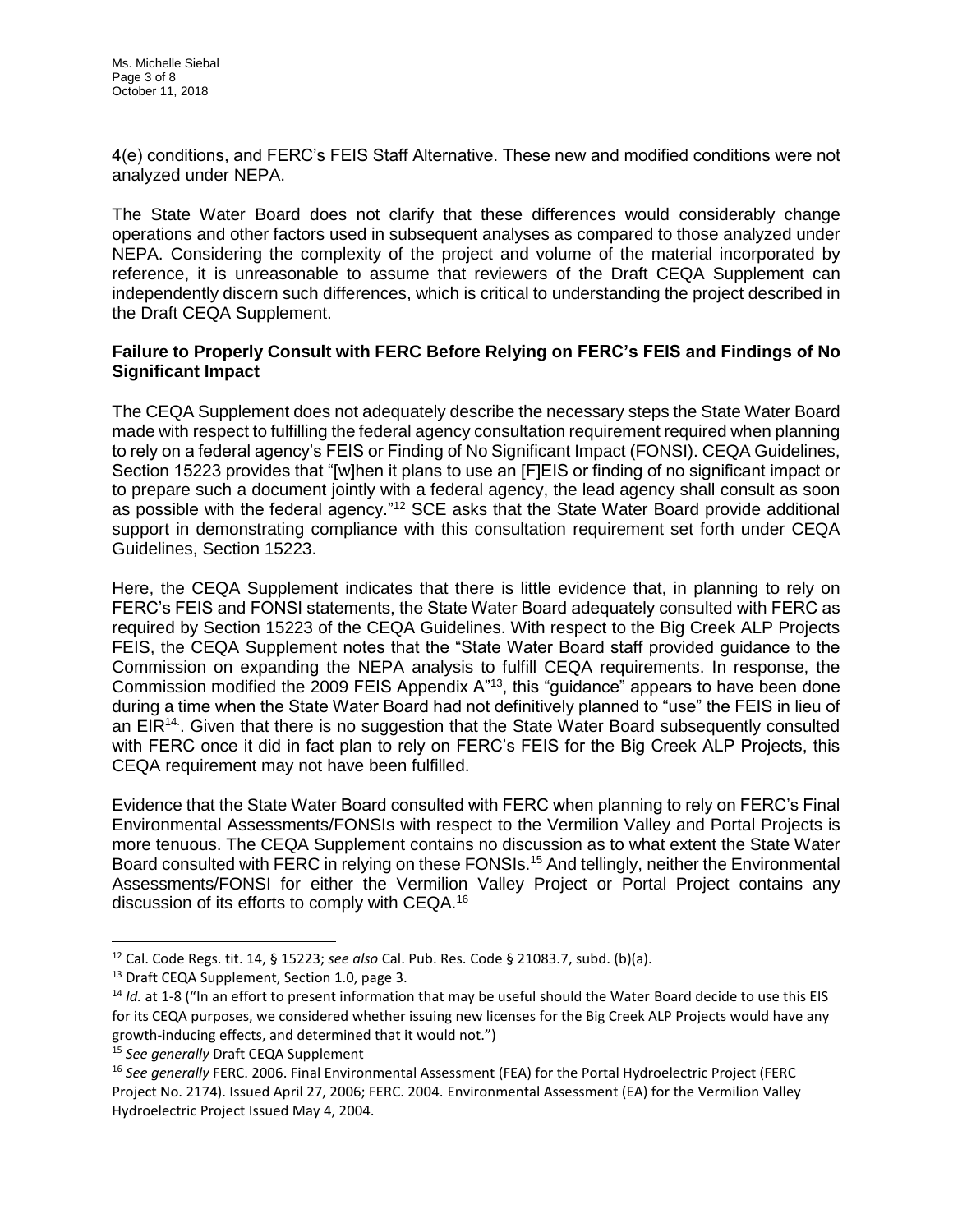$\overline{a}$ 

Contrast this with, for example, a January 22, 2018 Notice of Intent to File a License Application filed by Pacific Gas and Electric<sup>17</sup> where the notice indicated that the State Water Board and FERC have noticed joint scoping meetings so that a future EIS could satisfy both NEPA and CEQA in compliance with CEQA Guideline Section 15223. Accordingly, SCE asks that the State Water Board provide greater support in demonstrating that it has fulfilled its consultation requirement with FERC in relying on FERC's FEIS and FEA/FONSI statements.

## **Deficient CEQA Environmental Analysis**

The CEQA environmental analysis presented in Section 3.0 of the Draft CEQA Supplement is incomplete and fails to clearly describe project impacts or to provide justification for proposed conditions in the State Water Board's 401 Certification. SCE requests that the State Water Board develop (and recirculate) a new independent environmental analysis under CEQA to accurately analyze the effects and justification for the 401 Conditions, rather than relying on the NEPA analysis, which did not foresee the substantial changes included in the 401 Conditions.

The Settlement Agreement (analyzed under NEPA) is supported by an extensive administrative record, which includes the 32,000-page License Applications filed by SCE, FERC's Draft EIS (DEIS) and FEIS, and USDA-FS 4(e) conditions. More than 300 collaborative meetings were held with interested parties during the Big Creek ALP proceeding, including State Water Board staff, to develop the Settlement Agreement. SCE and the stakeholders (including the State Water Board) spent years developing the plans and measures that were included in the Settlement Agreement. Furthermore, the plans and measures that are included in the Settlement Agreement are based on data that was derived through years of rigorous studies that were conducted in consultation with all of the stakeholders, including resource agencies, non-governmental agencies (NGOs) and other interested parties. As such, the Settlement Agreement requests that the State Water Board:

"… accept and incorporate, without material modification, all of the measures stated in Appendix A of this Settlement that are necessary for ensuring that the FERC license meets state water quality criteria in the State Water Board's submittal of the Water Quality Certificate to FERC pursuant to the Clean Water Act Section 401. The Parties further request that the State Water Board not include additional conditions in its filing with FERC that address the Resolved Subjects, other than those conditions necessary for the State Water Board to implement the consultation requirements of this Settlement."<sup>18</sup>

Notwithstanding this request, the conditions proposed in the Draft 401 Certification to varying degrees amend and modify (and in some cases conflict with) the conditions described not only in the Settlement Agreement, but also in SCE's Project, USFS 4(e) conditions, and FERC's FEIS

<sup>&</sup>lt;sup>17</sup> Pacific Gas and Electric Company; Notice of Intent To File License Application, Filing of Pre-Application Document (Pad), Commencement of Pre-Filing Process, and Joint Scoping With the California State Water Resources Control Board; Request for Comments on the Pad and Scoping Document, and Identification of Issues and Associated Study Requests, 83 FR 2982-01.

<sup>&</sup>lt;sup>18</sup> Section 3.3 of the Big Creek Alternative Licensing Process Hydroelectric Project Settlement Agreement, February 2007.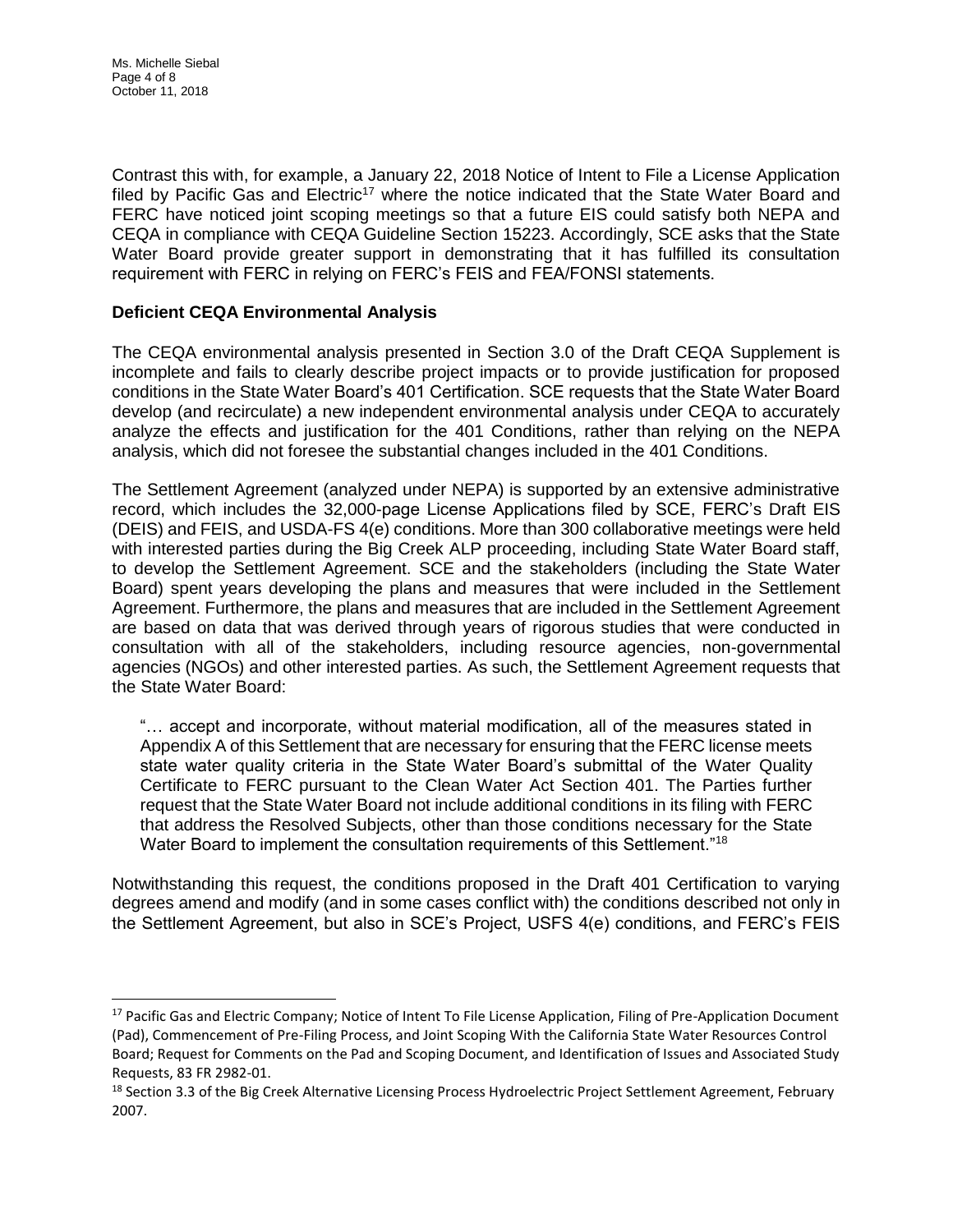Staff Alternative.<sup>19</sup> The State Water Board a) fails to disclose in the Draft CEQA Supplement the threshold of significance used to determine project impacts and/or justify the need to modify conditions already evaluated under NEPA including SCE's Proposed Project, USFS 4(e) conditions, FERC's Staff Alternative and the Settlement Agreement; and b) relies heavily on conclusions from the NEPA analysis without sufficiently justifying or addressing differences proposed in the 401 Conditions. Further, in the Draft CEQA Supplement, the brief description of potential Project impacts and justification for modified conditions is limited in nature; absent of any supportive data and analysis; developed without collaboration with the Licensee, Tribes, resource agencies and NGOs; and conflicts with conditions agreed upon in the Settlement Agreement.

## **Lack of a Meaningful Baseline or Threshold of Significance**

The State Water Board omits in the Draft CEQA Supplement the threshold of significance<sup>20</sup> used to determine project impacts and/or justify the need to modify conditions already evaluated under NEPA including SCE's Proposed Project, USFS 4(e) conditions, FERC's Staff Alternative and the Settlement Agreement and does not adequately describe why proposed measures beyond those agreed upon in the Settlement Agreement are necessary for the protection of water quality or beneficial uses.

In comments filed on the FERC DEIS, the State Water Board stated:

"The California Environmental Quality Act (CEQA) environmental baselines will also be the existing environmental condition under the No-Action Alternative, where the Big Creek Hydroelectric Projects would continue to operate under the terms and conditions of the existing license. It is important to realize that in an analysis of a pre-existing hydroelectric project, reauthorization the project is not likely to yield many significant environmental impacts under CEQA because most of the impacts have already occurred. In other words, when compared to existing conditions, continued operation of the project is unlikely to lead to significant change to the environment."<sup>21</sup>

The State Water Board did not meet an objective of its CEQA analysis, namely the "determination of the level of significance for all impacts identified for CEQA resource areas."<sup>22</sup> The Draft CEQA Supplement refers to Table 4, Table 5, and Table  $6^{23}$  to determine level of significance of potential impacts associated with implementation of the Project for each CEQA resource area. However, these tables only describe potential impacts of measures from SCE's Proposed Project that were analyzed in FERC's FEIS for the Six Big Creek Hydroelectric Projects. The tables and supportive rationale do not analyze the conditions in the Draft 401 Certification under consideration by the State Water Board. Reusing the same tables from the NEPA analysis with minor edits as an

l

 $19$  The Draft 401 Certification acknowledges such conflicts and the text of Condition 1 states that "to the extent that the conditions of this certification and the incorporated provisions of the Big Creek ALP Settlement Agreement are inconsistent, the Licensee shall comply with the conditions of this certification."

<sup>&</sup>lt;sup>20</sup> Cal. Code Regs. tit. 14, § 15064.7, subd. (a) ("Each public agency is encouraged to develop and publish thresholds of significance that the agency uses in the determination of the significance of environmental effects.")

<sup>&</sup>lt;sup>21</sup> Letter dated November 3, 2008 from the State Water Board to FERC providing comments on the Draft EIS for the Six Big Creek Projects.

<sup>&</sup>lt;sup>22</sup> Draft CEQA Supplement, Section 3.0, page 5.

<sup>&</sup>lt;sup>23</sup> Pages 24 through 34 of the Draft CEQA Supplement.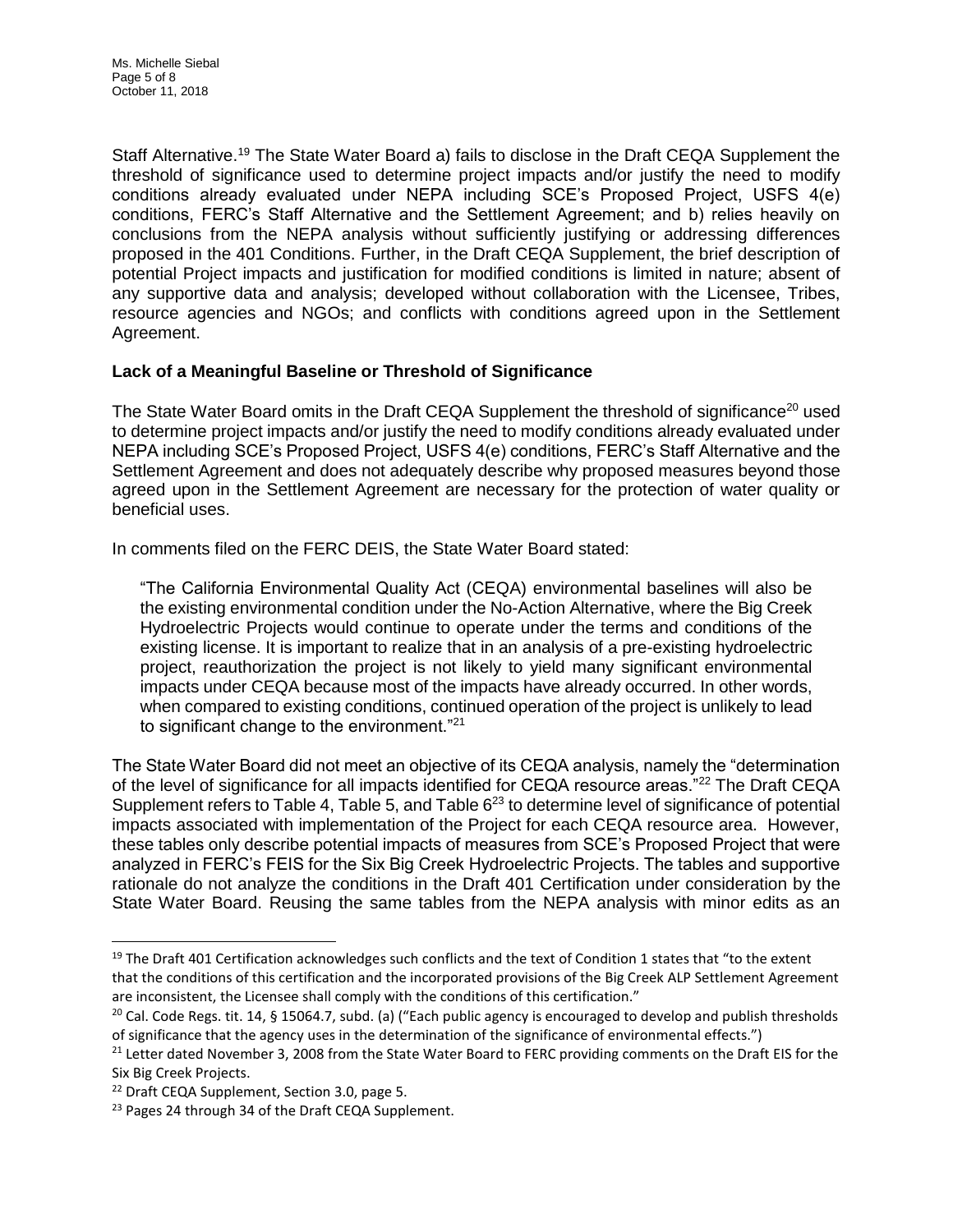updated analysis is conclusory in nature, insufficient to inform the public, and not supported by information in the extensive administrative record.

The State Water Board has failed to provide a detailed description (supported by technical information in the administrative record) of any adverse effects on water quality or beneficial uses from existing operations of the Six Big Creek Hydroelectric Projects (baseline) such that the additional/modified conditions proposed in the Draft 401 Certification are warranted. As a result of this lack of justification, the proposed conditions in the 401 Certification appear to be arbitrary and capricious. Accordingly, we request that the State Water Board provide more detailed support, including disclosure of baseline/thresholds of significance, which may provide a more meaningful analysis of the impacts of SCE's Proposed Project.

#### **Inadequate Analysis of CEQA Resources**

We acknowledge and commend the State Water Board in adding Section 3.1 to the Draft CEQA Supplement to analyze of impacts to Agriculture and Forest Resources; Greenhouse Gas Emissions; Hazards and Hazardous Materials; Transportation/Traffic; and Utilities and Service Systems. However, the modifications to the Settlement Agreement in the Draft 401 Certification affect resources areas previously analyzed under NEPA, thereby requiring further analysis under CEQA regarding identification of impacts and appropriateness of proposed new measures. SCE requests that the State Water Board provide adequate analysis under CEQA documenting: (1) impacts from existing or proposed operations that are potentially significant and require mitigation to reduce to less than significant levels; (2) why the existing Settlement Agreement conditions and project features are insufficient in protecting water quality and beneficial uses (including establishment of thresholds of significance for these determinations, as required under CEQA); and, (3) how the new conditions are necessary to protect water quality/beneficial uses. Based on the revised conditions provided in the 401 Certification, the following resource areas are potentially affected and, therefore, should be individually evaluated under CEQA:

- Biological Resources (including aquatic and terrestrial resources);
- Geological and Soils;
- Hydrology and Water Quality;
- Recreation; and
- Transportation.

l

With respect to Section 3.3, this section minimizes and thereby fails to adequately represent to the public the measures not adequately analyzed under NEPA. Section 3.3 identifies and analyzes only four conditions including: (1) Jackass Meadows sedge bed restoration; (2) Operational release limitations for Mono Creek from April 16–June 15; (3) Ramping rates; (4) Big Creek Fish Hatchery feasibility investigations. The criteria used in evaluating the conditions included in Section 3.3 are not identified; but clearly the State Water Board does not consider the effects on resources of modified and new conditions identified in the Draft 401 Certification compared to conditions in the Settlement Agreement analyzed under NEPA (see previous paragraph). Of the four conditions addressed in Section 3.3, two conditions (Jackass Meadows sedge bed restoration<sup>24</sup> and Big Creek Fish Hatchery feasibility investigations<sup>25</sup>) are part of a Non-FERC Settlement Agreement and are not necessary for operations or maintenance of the Six Big

<sup>&</sup>lt;sup>24</sup> Draft CEQA Supplement, Section 3.3.1, page 37

<sup>&</sup>lt;sup>25</sup> Draft CEQA Supplement, Section 3.3.3, page 38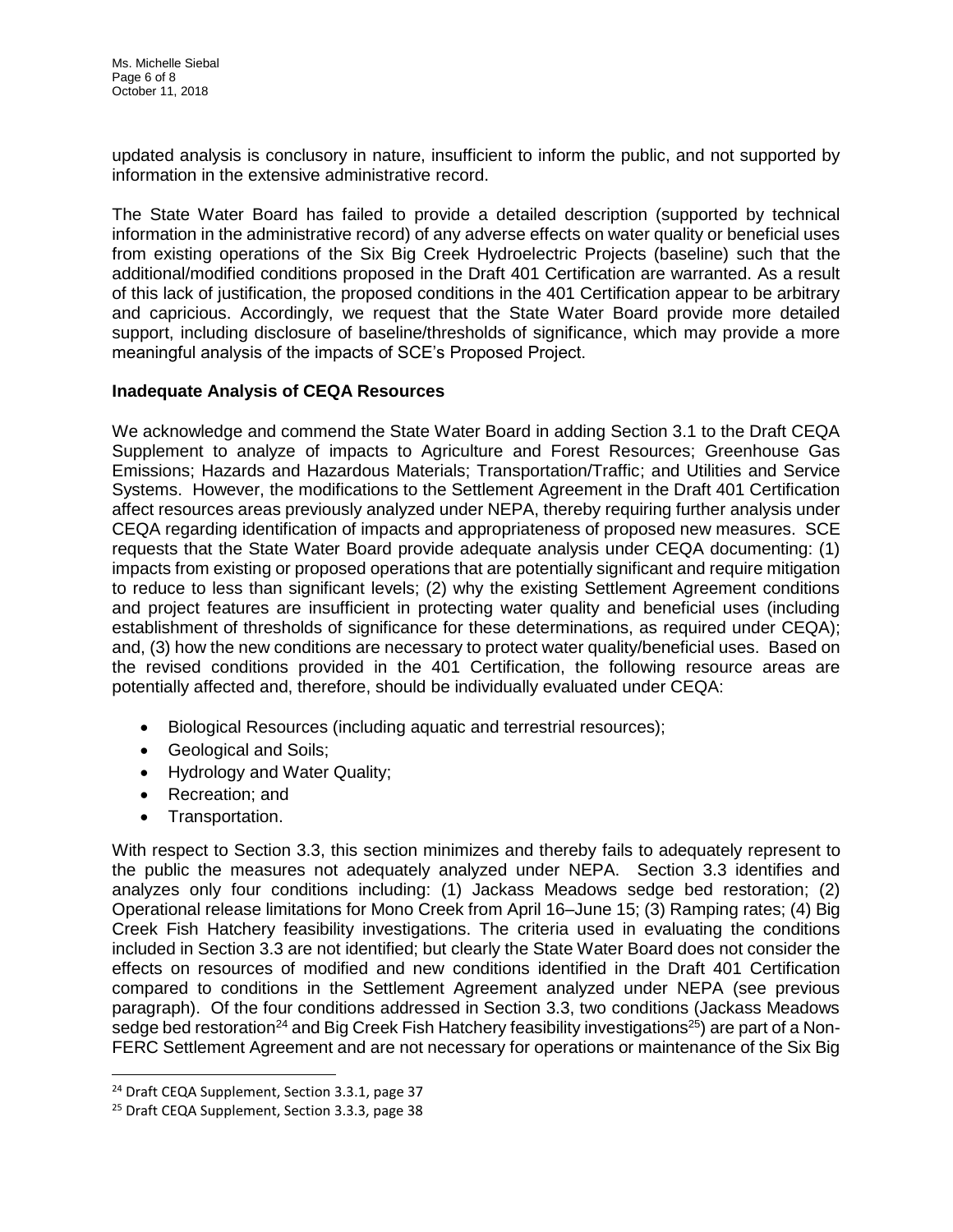Creek Projects. Therefore, these conditions are not under FERC jurisdiction nor subject to State Water Board 401 authority under the relicensing proceeding and should not be included in the CEQA analysis. The operational release limitation for Mono Creek $^{26}$  was included in the Settlement Agreement and as a USFS Federal Power Act section 4(e) condition and therefore was previously analyzed under NEPA. Revisions to Mono Creek operations in Condition 5 of the Draft 401 Certification are limited to additional consultation with State Water Board, hardly warranting additional CEQA analysis.

# **Failure to Adequately Identify and Justify Mitigation Measures**

When relying on NEPA documents in lieu of an EIR to satisfy CEQA, CEQA Guidelines, Section 15221(b) requires that any discussion of mitigation measures must be supplemented to fulfill CEQA's requirements.<sup>27</sup> The Draft CEQA Supplement does not sufficiently identify and justify the need for mitigation measures. We acknowledge that the State Water Board has included a rationale for the conditions in Section 6.0 of the Draft 401 Certification. However, the justifications are cursory or speculative in nature, or do not provide sufficient new data or analysis. Therefore, we request that the State Water Board provide a clear connection between (a) the nature and severity of the impact to water quality or beneficial uses considering implementation of previously agreed-upon measures; or (b) the applicability of the new/amended condition in addressing the impact. Section 15126.4 of the CEQA Guidelines requires both an essential nexus between the mitigation measure and a legitimate governmental interest (i.e., protection of water quality)<sup>28</sup> and a rough proportionality between the proposed measure and the impact<sup>29</sup>.

In addition, a clear delineation must be made in the CEQA Supplement between a condition that is a "project feature" versus a "mitigation measure" which is developed in response to a potentially significant impact to water quality. In *Lotus vs. Department of Transportation<sup>30</sup>*, the court found that an EIR violated CEQA by incorporating proposed mitigation measures into the description of the project, and then determining less-than-significant impacts would occur as a result of those mitigation measures. This created improper short-circuiting of CEQA analytical and disclosure requirements. Therefore, in those cases where the State Water Board is proposing a condition to reduce potentially significant project effects to water quality and beneficial uses to less than significant levels, the condition must be called out as mitigation and included in the Mitigation, Monitoring and Reporting Plan. Since the State Water Board has not included these as "project features" in its project description, either the analysis of the project impacts has concluded an incorrect level of significance or the mitigation measure is unwarranted.

Moreover, in preparing the Draft CEQA Supplement, the State Water Board improperly relied on the FEIS Appendix A Mitigation and Monitoring Summary, which does not include the conditions in the Draft 401 Certification. As provided in CEQA Guidelines Section 15097(a), in order to ensure the mitigation measures and project revisions identified in the CEQA document are implemented, the agency must adopt a mitigation monitoring or reporting program on the revisions

l

<sup>&</sup>lt;sup>26</sup> Draft CEQA Supplement, Section 3.3.2, page 37

<sup>&</sup>lt;sup>27</sup> Cal. Code Regs. tit. 14, § 15221, subd. (b) ("Because NEPA does not require separate discussion of mitigation measures or growth inducing impacts, these points of analysis will need to be added, supplemented, or identified before the EIS can be used as an EIR.")

<sup>28</sup> *Nollan v. California Coastal Commission* (1987), 483 U.S. 825

<sup>29</sup> *Dolan v. City of Tigard*, (1994) 512 U.S. 374

<sup>30</sup> *Lotus v. Department of Transportation*, (2014) 223 Cal. App. 4th 645